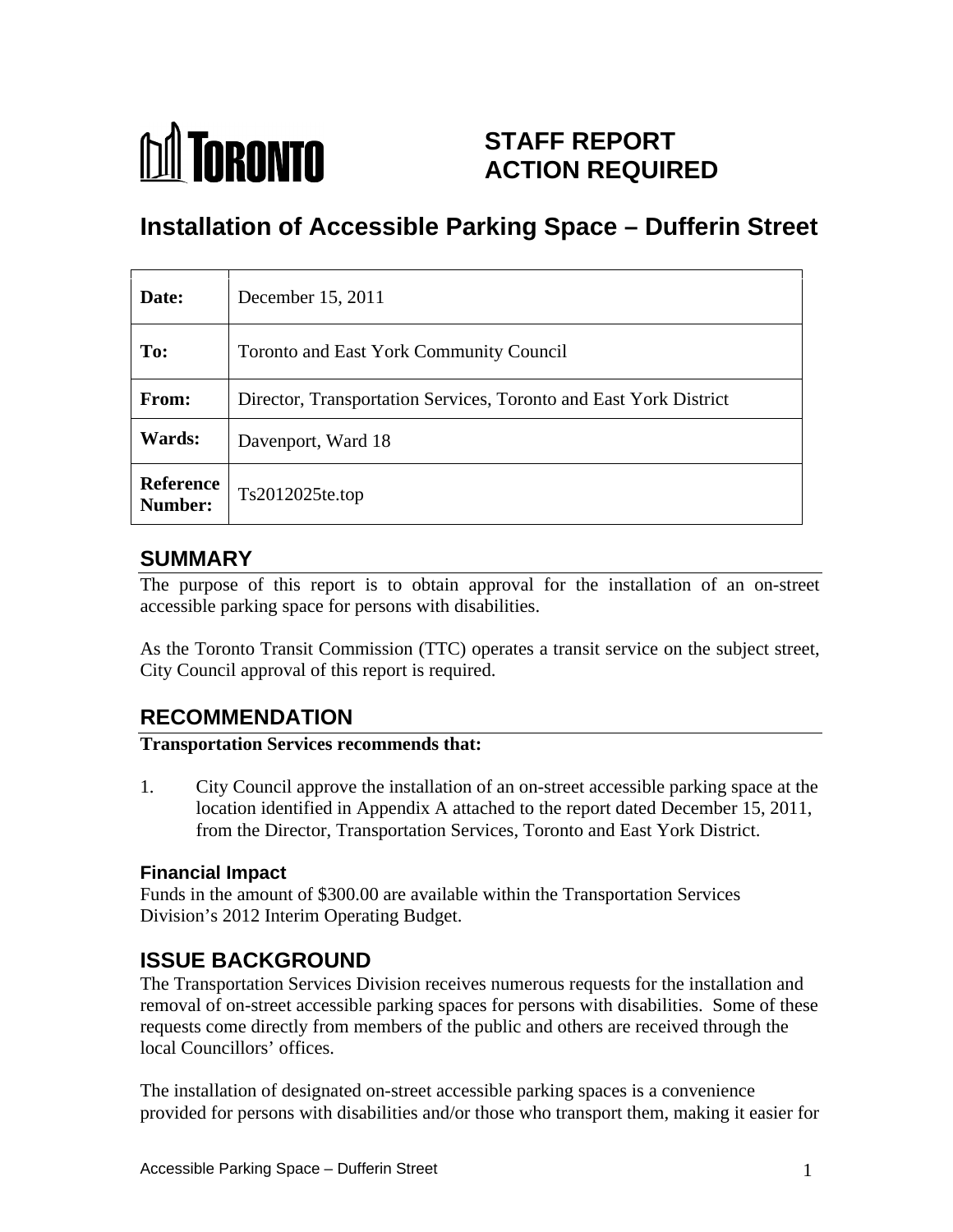them to find available parking as near as possible to their places of residence or intended destinations and reducing the distance that the disabled persons must walk. Delays in installing these requested on-street accessible spaces may create hardships for disabled applicants.

# **COMMENTS**

For locations where on-street accessible parking spaces are being established, all applicants are holders of valid Accessible Parking Permits issued by the Ministry of Transportation and each designated space will not result in the loss of more than one on street parking space for general use.

Transportation Services staff have investigated the feasibility of installing an on-street accessible parking space at the location identified in Appendix A included in this report.

# **CONTACT**

Sandra Burk, Supervisor, Transportation By-laws Toronto and East York District Phone: (416) 392-8750 Fax: (416) 392-1920 E-mail: sburk@toronto.ca

# **SIGNATURE**

Andrew Koropeski, P. Eng., Director, Transportation Services Toronto and East York District

# **ATTACHMENT**

Attachment No 1: Appendix A

P:\2012\Cluster B\TRA\Toronto and East York District\TOP\Ts2012025te.top.doc